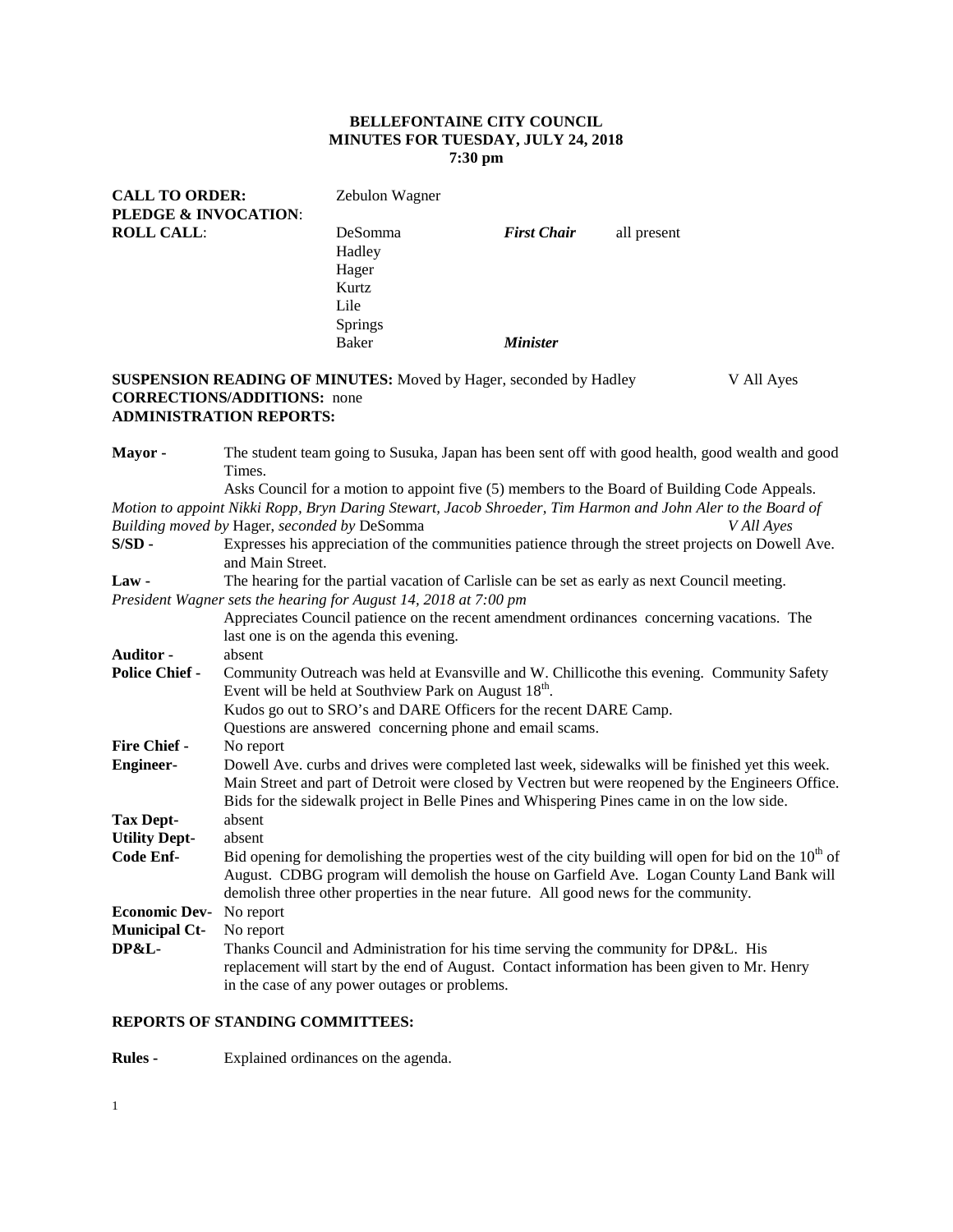**Finance -** Explained ordinances on the agenda. **Utilities -** Explained resolution on the agenda. **Safety -** No report **Streets -** Explained ordinance on the agenda. **Sidewalks, Curbs & Parks –**No report **Audit –** No report

### **COMMUNICATIONS FROM CITIZENS:**

### **INTRODUCTION OF ORDINANCES:**

#### **1. ORDINANCES FOR 1ST READING**

18-55 A. AN ORDINANCE AMENDING ORDINANCE NO. 17-64 VACATING A CERTAIN ALLEY IN THE VICINITY OF GREEN STREET AND EAST BROWN AVENUE IN THE CITY OF BELLEFONTAINE, OHIO, AND DECLARING AN EMERGENCY IN THE CITY OF BELLEFONTAINE, LAKE TOWNSHIP, LOGAN COUNTY, OHIO. **STREET**

3RR- Moved by Hadley, seconded by DeSomma V All Ayes Passage-Adoption-

R18-56 B. A RESOLUTION AUTHORIZING THE SERVICE-SAFETY DIRECTOR TO APPLY FOR, ACCEPT AND ENTER INTO A WATER SUPPLY REVOLVING LOAN ACCOUNT AGREEMENT ON BEHALF OF THE CITY OF BELLEFONTAINE FOR THE DEVELOPMENT OF AN ASSET MANAGEMENT PROGRAM, AND DESIGNATING A DEDICATED REPAYMENT SOURCE FOR THE LOAN. **UTILITIES**

Adoption- Moved by Springs, seconded by Baker V All Ayes

### **2. ORDINANCES FOR 2ND READING**

18-53 A. AN AMENDMENT TO ORDINANCE NO. 15-83, AS AMENDED, SETTING COMPENSATION AND HOURS FOR THE VICTIM ASSISTANCE PERSONNEL POSITION WITHIN THE BELLEFONTAINE MUNICIPAL PROSECUTOR'S OFFICE AND DECLARING AN EMERGENCY IN THE CITY OF BELLEFONTAINE, OHIO. **FINANCE**

| 3RR-      | Moved by Baker, seconded by Springs | V All Aves |
|-----------|-------------------------------------|------------|
| Passage-  |                                     |            |
| Adoption- |                                     |            |

18-54 B. AN ORDINANCE AMENDING ORDINANCE NO. 18-23 WHICH AUTHORIZED CERTAIN PERMANENT IMPROVEMENTS TO THE BELLEFONTAINE MUNICIPAL COURT BUILDING LOCATED AT 226 WEST COLUMBUS AVENUE AND TO CLARIFY THE SOURCES OF FUNDS FOR SAID IMPROVEMENTS AND DECLARING AN EMERGENCY IN THE CITY OF BELLEFONTAINE, OHIO. **FINANCE**

| $3RR-$    | Moved by Baker, seconded by Springs | V All Ayes |
|-----------|-------------------------------------|------------|
| Passage-  |                                     |            |
| Adoption- |                                     |            |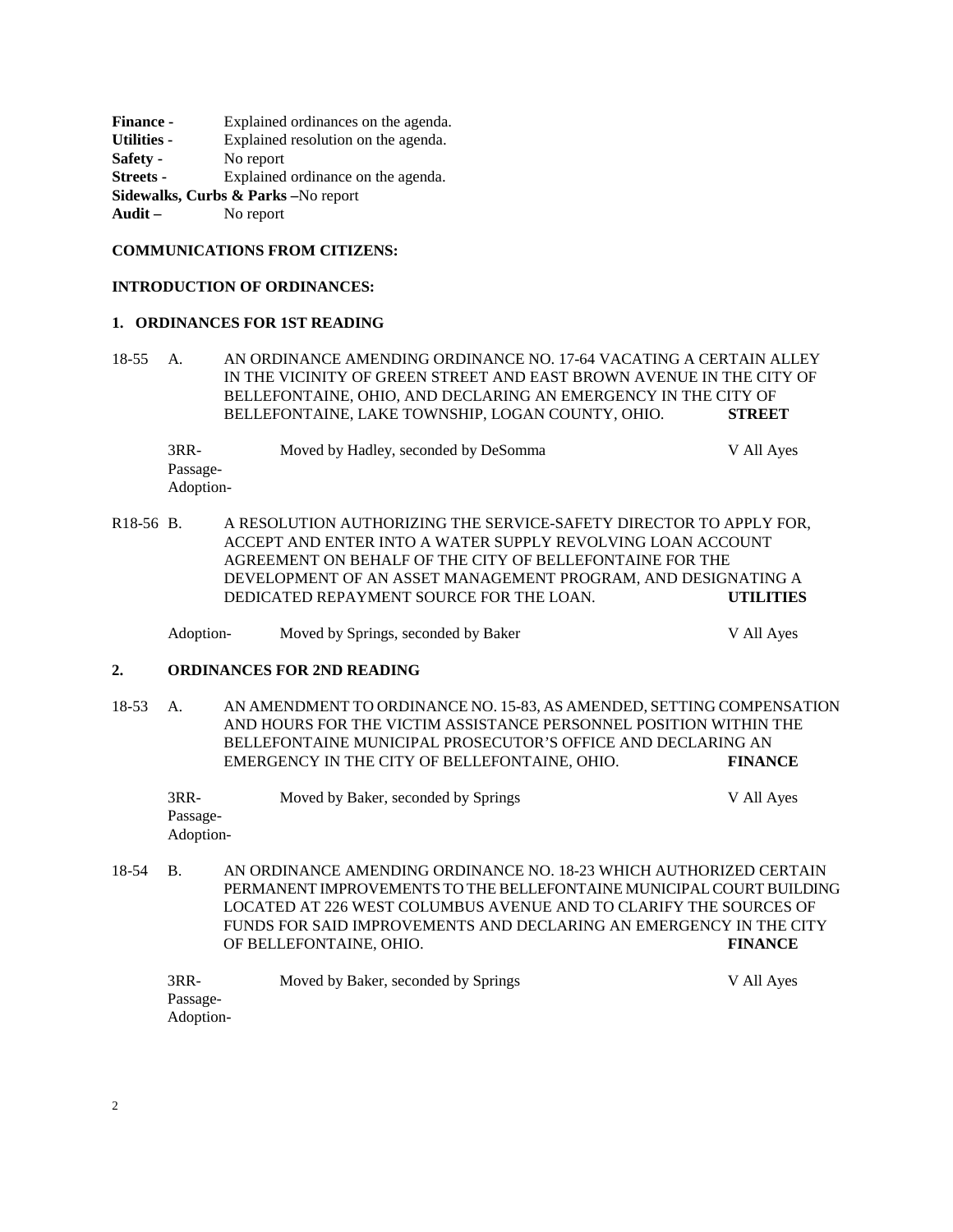## **3. ORDINANCES FOR 3RD READING**

18-47 A. AN ORDINANCE MAKING SUPPLEMENTAL APPROPRIATIONS AND AMENDING THE PERMANENT APPROPRIATIONS ORDINANCE FOR PURPOSES OF GENERAL, CAPITAL IMPROVEMENTS, STORM, POLICE AND FIRE PENSION, AND AMBULANCE AND DECLARING AN EMERGENCY IN THE CITY OF BELLEFONTAINE, OHIO. **FINANCE**

|              | Adoption-      | Moved by Baker, seconded by Springs                                                                                                                                                                                                                                                                                                                                  | V All Ayes |              |
|--------------|----------------|----------------------------------------------------------------------------------------------------------------------------------------------------------------------------------------------------------------------------------------------------------------------------------------------------------------------------------------------------------------------|------------|--------------|
| 18-48        | B <sub>1</sub> | AN ORDINANCE CHANGING THE ZONING CLASSIFICATION OF LOTS 411-415 FROM<br>M-2, GENERAL MANUFACTURING DISTRICT, TO R-2, ONE AND TWO FAMILY<br>RESIDENCE DISTRICT, AMENDING THE ZONING MAP AND DECLARING AN<br>EMERGENCY IN THE CITY OF BELLEFONTAINE, OHIO.                                                                                                             |            | <b>RULES</b> |
|              | Adoption-      | Moved by Hager, seconded by Hadley                                                                                                                                                                                                                                                                                                                                   | V All Ayes |              |
| 18-49        | $C_{\cdot}$    | AN ORDINANCE TO APPROVE, ADOPT AND ENACT THE 2018 REPLACEMENT PAGES<br>TO THE CODIFIED ORDINANCES AND DECLARING AN EMERGENCY.                                                                                                                                                                                                                                        |            | <b>RULES</b> |
|              | Adoption-      | Moved by Hager, seconded by Hadley                                                                                                                                                                                                                                                                                                                                   | V All Ayes |              |
| $18 - 50$    | D.             | AN ORDINANCE AUTHORIZING THE SERVICE-SAFETY DIRECTOR TO ENTER INTO<br>CONTRACT FOR THE PURCHASE OF TIER 3 JOHN DEERE LEAF MASTER A-FRAME<br>MACHINE FOR USE BY THE STREET DEPARTMENT AND IN ACCORDANCE WITH THE<br>SPECIFICATIONS NOW ON FILE IN THE OFFICE OF THE SERVICE-SAFETY DIRECTOR<br>AND DECLARING AN EMERGENCY IN THE CITY OF BELLEFONTAINE, OHIO. FINANCE |            |              |
|              | Adoption-      | Moved by Baker, seconded by Springs                                                                                                                                                                                                                                                                                                                                  | V All Ayes |              |
| 18-51<br>THE | E.             | AN ORDINANCE CHANGING THE ZONING CLASSIFICATION OF LOT 418 FROM R-2, ONE<br>AND TWO FAMILY RESIDENCE DISTRICT, TO B-1, NEIGHBORHOOD BUSINESS<br>DISTRICT, AMENDING THE ZONING MAP, AND DECLARING AN EMERGENCY IN                                                                                                                                                     |            |              |
|              |                | CITY OF BELLEFONTAINE, OHIO.                                                                                                                                                                                                                                                                                                                                         |            | <b>RULES</b> |
|              | Adoption-      | Moved by Hager, seconded by Hadley                                                                                                                                                                                                                                                                                                                                   | V All Ayes |              |
|              |                | <b>COMMUNICATIONS FROM CLERK.</b> In lieu of flowers a contribution to St. Vincent de Paul was made for the                                                                                                                                                                                                                                                          |            |              |

**MMUNICATIONS FROM CLERK:** In lieu of flowers, a contribution to St. Vincent de Paul was made for the past Clerk of Council, Ardythe Predmore, who passed away recently.

**COMMUNICATIONS FROM COUNCIL:** Mr. Lile reminds all of the baseball game fundraiser, this Friday, to raise funds for the Adaptive Playground Benefit.

*President Wagner-As Council photos were cancelled for this evening, they are rescheduled for August 28th at 7:00 pm.*

**ADJOURNMENT-8:57 pm**

l